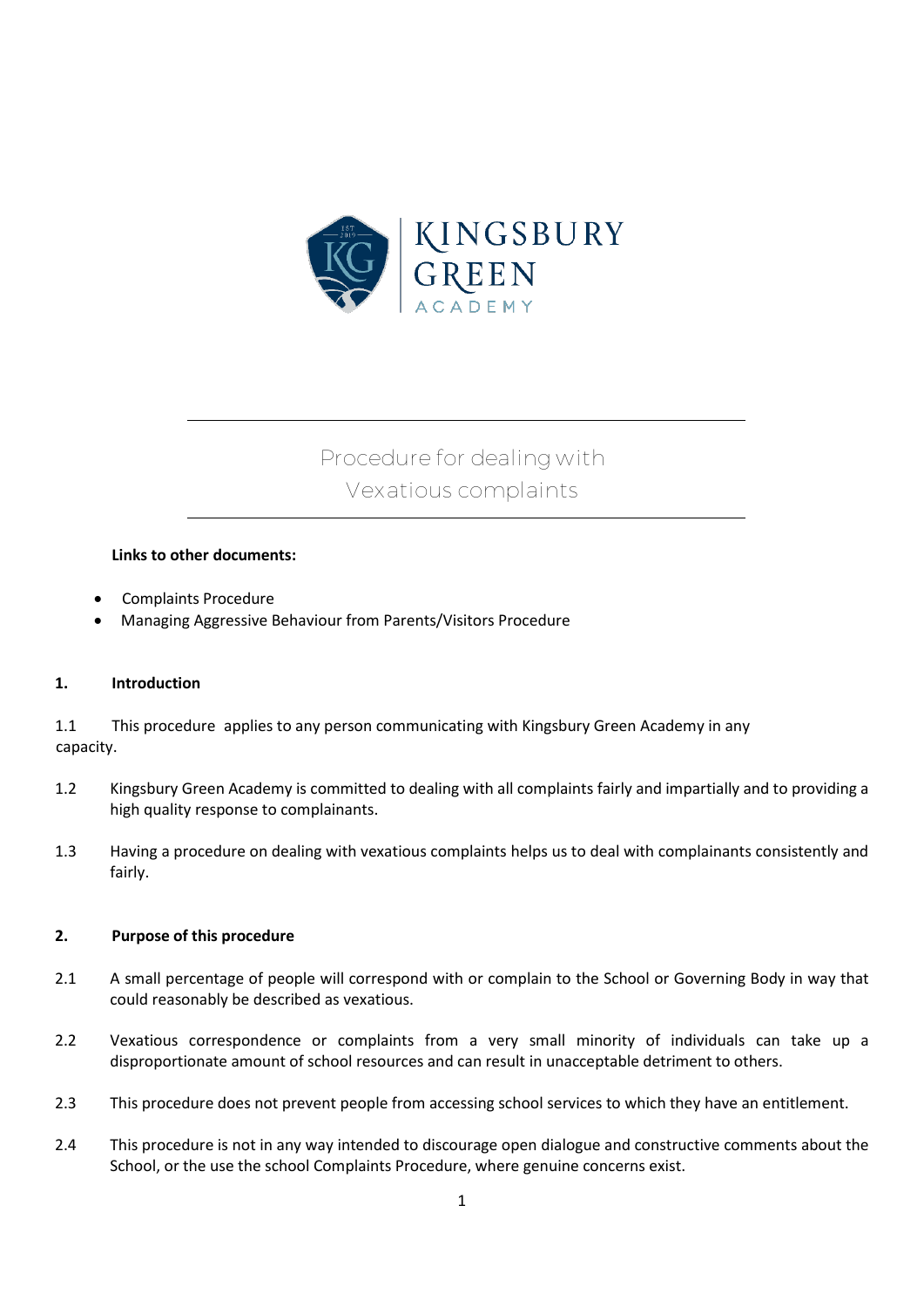- 2.5 This procedure is designed to ensure that the rights of individuals are protected, while ensuring that scarce school resources are used fairly and effectively.
- 2.6 The aim of the procedure is to deal fairly and honestly with the complainant whilst ensuring that other members of the academy community, including staff and governors do not suffer any detriment from people making repeated, persistent and unreasonable complaints.
- 2.7 This procedure is not designed to address violent or threatening behaviour which requires an urgent and often immediate response. Please see the Managing Aggressive Behaviour from Parents/Visitors procedure.

#### **3. Defining vexatious correspondence or complaints**

- 3.1 Vexatious complaints are defined as:
	- 3.1.1 any action or complaint that is brought or made without sufficient grounds for winning, purely, or where the main purpose is, to cause annoyance to the School and can be characterised as behaviour which may be described as obsessive, persistent, harassing, repetitious, aggressive or intimidating, which might include:
	- (a) displays and insistence on pursuing spurious and unmeritorious issues and/or unrealistic outcomes beyond reason;
	- (b) displays and insistence upon pursuing meritorious complaints or issues in an unreasonable manner;
	- (c) a "scatter gun" approach, with copies of letters being sent to several recipients on a regular basis (e.g. Ofsted, the media, MPs, Secretary of State for Education, etc);
	- (d) repeated or frequent requests amounting to a campaign;
	- (e) repeated and/or frequent requests for information, whether or not those requests are made under the access to information legislation;
	- (f) refusal by complainant to specify the grounds of a complaint;
	- (g) refusal by complainant to co-operate with the complaints process, yet still wanting their complaint to be resolved;
	- (h) refusal to accept that issues raised are not within the remit of the complaints procedure;
	- (i) insistence that the complaint be dealt with in ways which are incompatible with the complaints procedure;
	- (j) behaving in an abusive, aggressive or threatening way towards a member of the school community;
	- (k) making apparently groundless complaints about the member of staff/governor dealing with the complaint and seeking to have those staff removed/replaced; and
	- (l) changing the basis of the complaint as the investigation proceeds and/or denying statements made at an earlier stage.